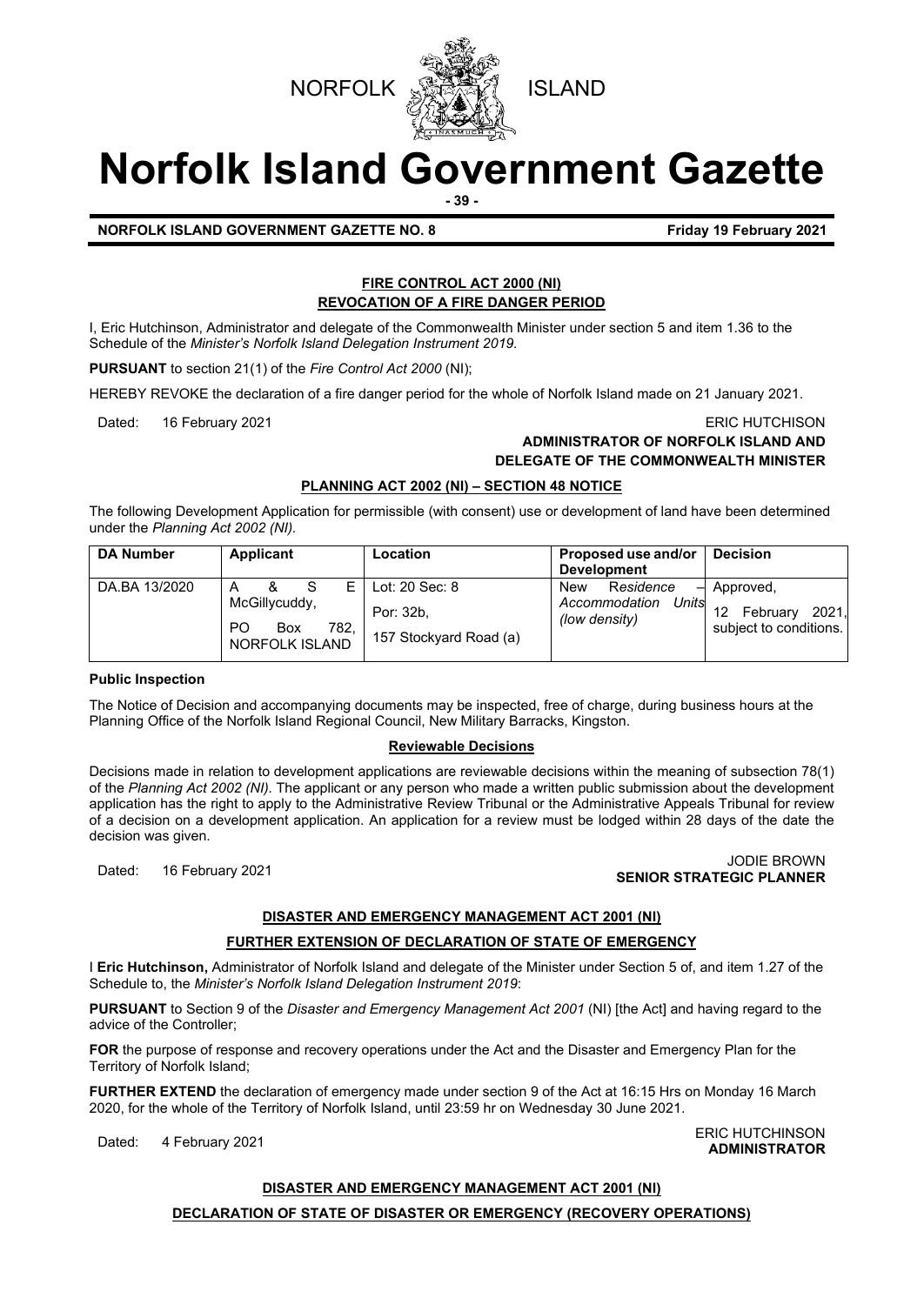#### **NORFOLK ISLAND GOVERNMENT GAZETTE NO. 8 Friday 19 February 2021**

# I, **George Ivor Andrew Plant**, Emergency Management Norfolk Island Controller:

- 1) under section 11(2)(g) of the *Disaster and Emergency Management Act 2001* (NI) am of the opinion that it is necessary to make directions in respect of recovery from the State of Emergency in respect of COVID-19 relating to the movement of persons within the disaster or emergency area as set out in the Schedule; and
- 2) under section 11(2)(h) of the *Disaster and Emergency Management Act 2001* (NI) am of the opinion that it is necessary to make directions in respect of recovery from the State of Emergency in respect of COVID-19 relating to the removal of persons within the disaster or emergency area who obstructs or threatens to obstruct recovery operations as set out in the Schedule; and
- 3) under section 11(2)(i) of the *Disaster and Emergency Management Act 2001* (NI) am of the opinion that it is necessary to make directions in respect of recovery from the State of Emergency in respect of COVID-19 relating to giving directions to persons whose responsibilities require him or her to engage in recovery operations.

#### **SCHEDULE**

#### **Direction 1 (2021) – Adjustment of COVID 19 measures – to commence 23:59 on 28 February 2021**

- 1. These Directions take effect at 23:59 on 28 February 2021 and remain in force while the State of Disaster or Emergency (Recovery Operations) is in force.
- 2. In these Directions:

*Persons* includes people residing on Norfolk Island, visiting Norfolk Island for holiday or work purposes

*COVID-19 hotspot* means a particular area of Australia decided by the Commonwealth Chief Medical Officer.

*Incident Controller* means the person appointed under the State of Emergency in accordance with the NORDISPLAN.

- 3. Persons will be permitted\* to travel to Norfolk Island without the need to quarantine provided they:
	- a. do not have COVID-19.
	- b. have not been in contact within anyone in the prior 14 days with COVID-19;
	- c. have been granted a Norfolk Island Entry Pass\*

\*Any person travelling to Norfolk Island may be denied entry without a Norfolk Island Entry Pass

- 4. A person whilst on Norfolk Island must comply with physical distancing principles as published from time to time on [\(http://www.norfolkisland.gov.nf/norfolk-islands-covid-19-advice\)](http://www.norfolkisland.gov.nf/norfolk-islands-covid-19-advice).
- 5. A person whilst on Norfolk Island must follow any directions in relation to COVID-19 from staff of the *Norfolk Island Hospital and Residential Aged Care (NIHRACS).*
- 6. A person or business on Norfolk Island must follow any advice or operational direction provided by the Incident Controller or authorised officer of the *Norfolk Island Police Force (NIPF)*in relation to COVID-19.
- 7. A person or business involving close contact with persons is required to keep a daily customer register. A business will be required to retain the records for a period of three months. The register must be produced upon request by the Incident Controller.

*\* Please Note \** 

- *Online applications required by all travellers prior to travel (within 72 hours of travel).*
- *While the State of Emergency is in place verification of where travellers are from will be required*
- *Travel to mainland states and territories is a matter for residents to seek approval from State and Territory Government authorities.*

Dated: 11 February 2021 **GEORGE PLANT** 

**EMNI CONTROLLER**

### **Bicentennial Centre Refurbishment Project**

#### **Request for Quote RFQ 1/21**

Council is seeking quotes from suitably qualified tradesman for the supply of labour only to refurbish the Bicentennial building to include Customer Care, Council office space and, Council Chambers and offices.

The quotation is to include a rate for labour only for the required building services, as well as sub-trades including (but not limited to): electrical, plumbing, plastering, flooring and tiling, etc.

For additional information, a copy of the plans and/or to arrange an inspection, please contact Trevor Gow, Building Inspector and Compliance Officer via emai[l trevor.gow@nirc.gov.nf](mailto:trevor.gow@nirc.gov.nf) or by phone 50419.

Note: quotes will only be accepted after a site inspection and briefing on the full scope of works has been completed; Council is not obliged to accept the lowest quotation.

Submissions are to be marked **Bicentennial Refurbishment RFQ 1/21** and are to be emailed to [regionalcouncil@nirc.gov.nf](mailto:regionalcouncil@nirc.gov.nf) on or before the closing date of 4:00pm, Monday 22 February, 2021.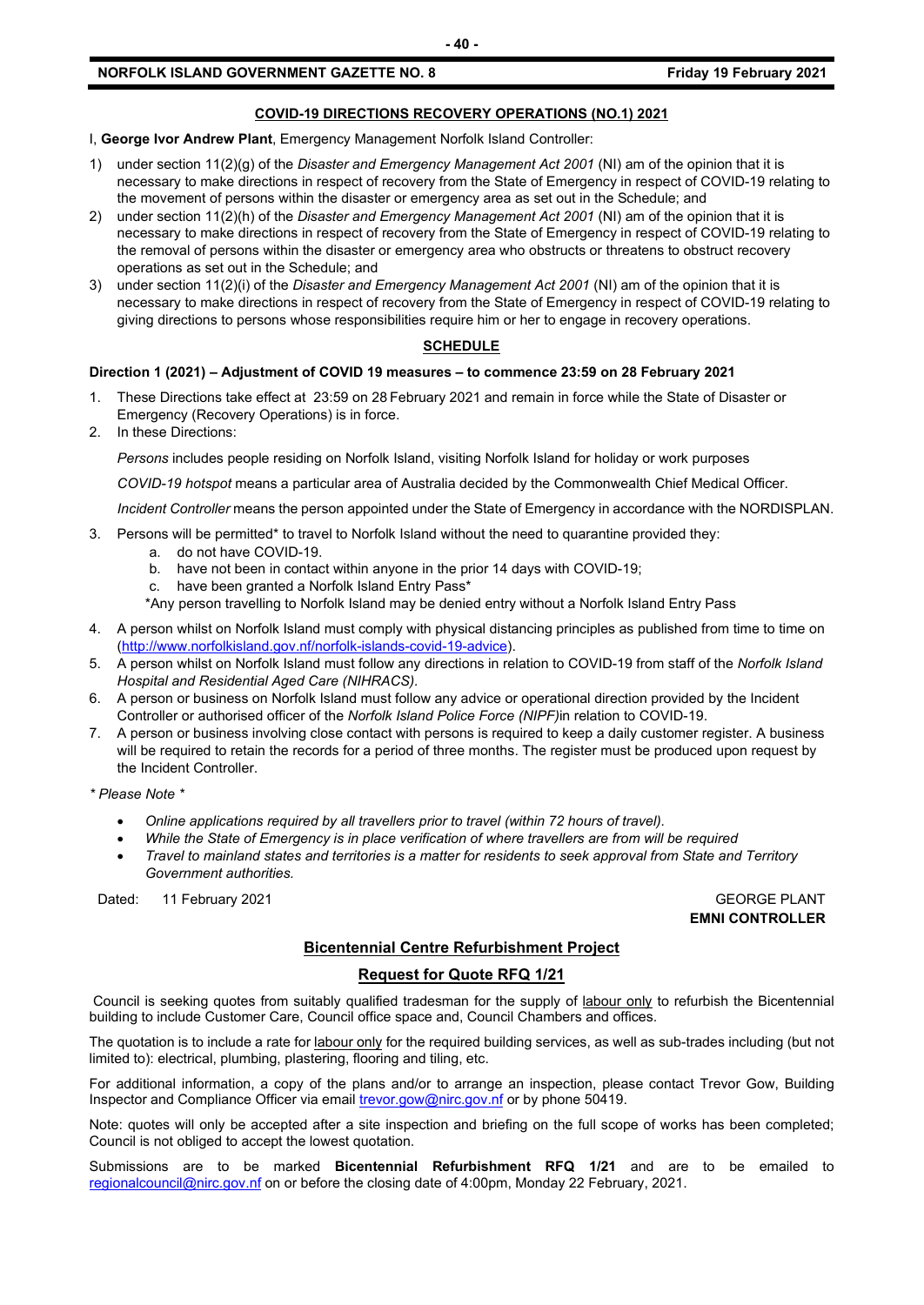Dated: 5 February 2021 **BRUCE TAYLOR** 

# **MANAGER SERVICES**

#### **UP TO 12 MONTHS MATERNITY TERM CONTRACT POSITION VACANT**

**- 41 -**

Norfolk Island Regional Council is seeking applications from enthusiastic, suitable persons to join the Council team. The relevant Position Description listing the full set of key accountabilities and competencies are available from our website <http://www.norfolkisland.gov.nf/your-council/working-council>

#### **Job Number: NIRC202021-08 – Vacant position – Up to 12 months term contract**

**Customer Service Officer – Customer Care (1028) -** \$55,263 per annum

Note this is a maternity cover positon up to 12 months.

Customer Care staff are the face of the Council and have daily interaction with members of the public as well as internal sections of Council. This role is dynamic and requires a strong understanding of all Council service areas and the ability to multi task. This role undertakes a variety of activities including: responding to enquiries, processing of payments, research, licensing and registration, sales and other general administrative tasks.

#### **Enquiry Contact Officer – Leanne Webb - phone +6723 53653 or email [Leanne.webb@nirc.gov.nf](mailto:Leanne.webb@nirc.gov.nf)**

General enquiries may be made to Human Resources Office, [hr@nirc.gov.nf](mailto:hr@nirc.gov.nf) or phone Thomas Andresen on + 6723 22001, Ext.5 or Ext.115.

10% superannuation, employer contributions only made if monthly wages exceed \$450 (before tax).

Appointments will be made on merit in compliance with the principles of Equal Employment Opportunity (EEO). If you are interested in the advertised position you will need to send a written application addressing the competencies and qualifications contained in the Position Description. Applications must also include a resumé/curriculum vitae and two recent work-related referees. Please note that if you do not fully address the competencies and qualifications criteria you may be excluded from being shortlisted for further progression in the recruitment process. Applications are to be lodged by **email** to [hr@nirc.gov.nf](mailto:hr@nirc.gov.nf) **no later than 9:00am, Monday, 22 February 2021.** 

Dated: 5 February 2021 **ANDREW ROACH** 

# **GENERAL MANAGER**

#### **Norfolk Island Airport – New Screening Machine Building Alterations Project Request for Quote RFQ 02/21**

Council is seeking quotes from a suitably qualified tradesperson to complete necessary building alterations to accommodate the new Screening Machine for the Norfolk Island Airport.

It's anticipated your quotation will be a fixed price fully inclusive of all trades.

For additional information, a copy of the plans and/or to arrange an inspection, please contact Howard Martin, Manager – Economic Development via email; howard.martin@nirc.gov.nf or mobile; 51995.

Note: quotes will only be accepted after a site inspection and briefing on the full scope of works has been completed; Council is not obliged to accept the lowest quotation.

Submissions are to be marked Norfolk Island Airport – Screening Machine Building Alteration RFQ 02/21 and are to be emailed to regionalcouncil@nirc.gov.nf on or before the closing date of 4:00pm, Monday 08 March, 2021.

Dated: 15 February 2021 **https://www.franchilden.org/controllegated: 15 February 2021 MANAGER – ECONOMIC DEVELOPMENT**

#### **NORFOLK TELECOM WEBSITE – LINKS TO OTHER SERVICES EXPRESSIONS OF INTEREST 03/21**

Council is seeking Expressions of Interest Expressions from community organisations and/or commercial organisations who provide directory services and for businesses and/or services on Norfolk Island.

Norfolk Telecom has recently developed a new website to coincide with the upgrade of the telecommunications network to 3G/4G. The new site provides a link to the Norfolk Telecom phone directory, however, visitors to our site are often looking for more information about the businesses and services offered on Norfolk Island i.e. contact information such as email addresses as well as what services are available.

Successful applicants will have a link to their website on the Norfolk Telecom website.

Criteria for selection:

- must have an established website
- the content of the website provides a large amount of directory information for businesses and services on Norfolk Island
- the search for information on the website should be free of charge
- must be apolitical

Applications should address the following criteria: